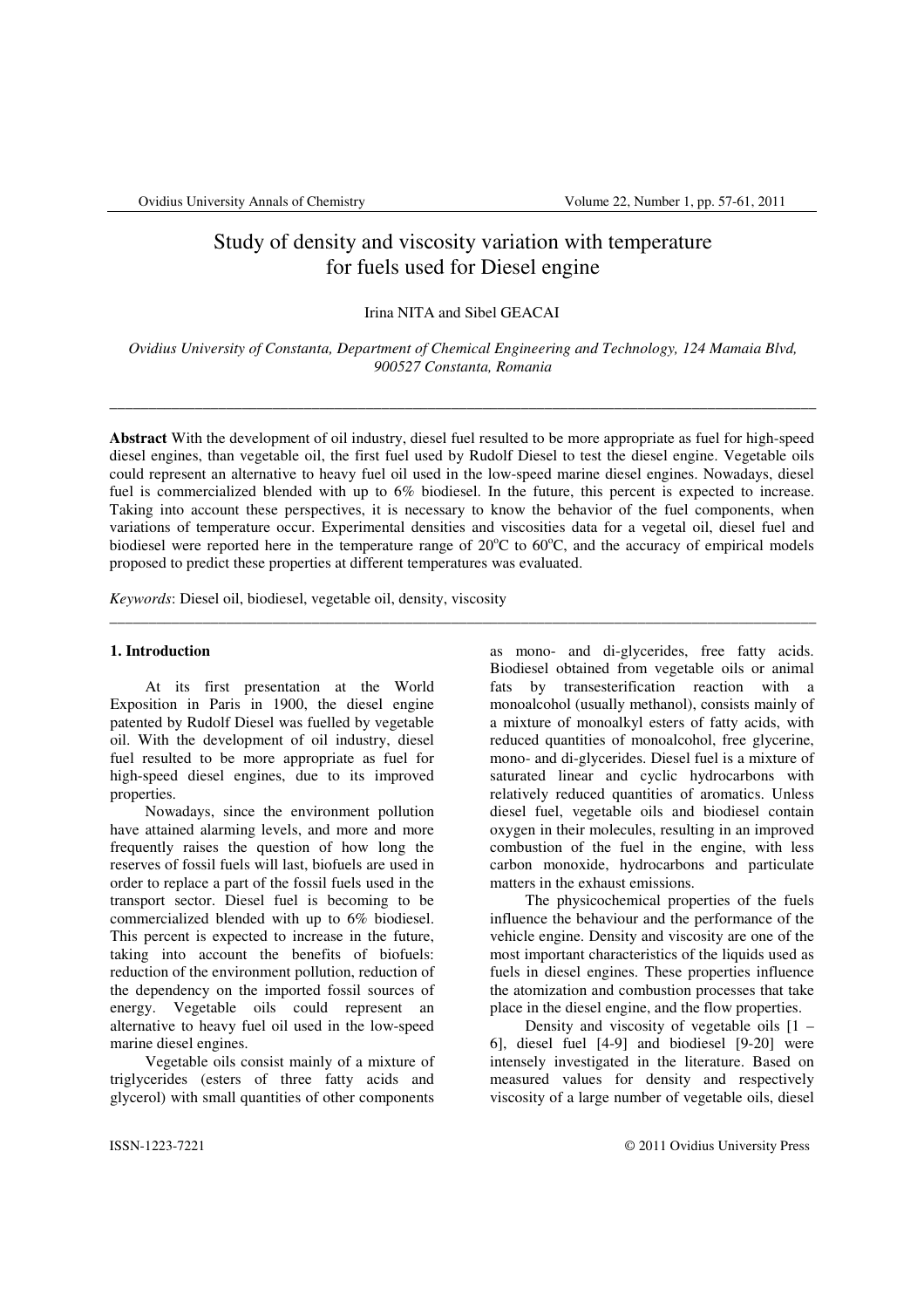fuel, and biodiesel, predictive/correlation equations for the dependency of these properties on temperature were proposed in the literature [14, 19 -24]. The linear dependency of density on temperature is generally accepted for these fuels [19]:

$$
d = aT + b \tag{1}
$$

where d is the density,  $T$  – temperature, a and b are correlation parameters.

The dependency of viscosity of fuels like diesel fuel, biodiesel or vegetable oils, on the temperature was found to be satisfactorily described by an Arrhenius-type equation [3, 4, 10, 23]:

$$
\eta = A \cdot \exp\left(\frac{B}{T}\right) \tag{2}
$$

where  $\eta$  is the kinematic viscosity, T – temperature, A and B are correlation constants.

Equation (2) known as the Andrade correlation, is used in petroleum industry to predict the viscosity of liquid fuels. Some other equations derived from eq. (2) were used to correlate the viscosity of diesel fuel or biodiesel with temperature [14, 19, 23, 24].<br>Density and viscosity influence fuel

Density and viscosity atomization and the combustion process. These physical parameters are used to calculate indexes that provide a basis for comparison between fuels for diesel engines, like cetane index and ignition index. Cetane index (CN) is used to evaluate the combustion quality (ignition delay) of a fuel like light distillate diesel oils or biodiesels, used for high-speed diesel engines. Calculated ignition index (CII) is used to evaluate ignition quality of fuels like heavy fuel oils or vegetable oils used for low-speed diesel engines.

The aim of this paper is to report experimental densities and viscosities of fuels or potential fuels for diesel engines like vegetable oil, diesel oil and biodiesel, in the range of  $20^{\circ}$ C –  $60^{\circ}$ C, and to evaluate the accuracy of empirical equations used to evaluate density and respectively viscosity variation with temperature.

## **2. Experimental**

Commercially available vegetable oil (corn oil), diesel oil and biodiesel were used in this study. **Table 1** reports some of the fuels properties. Analysis methods used to characterize these fuels were SR EN ISO 2719:2003 for flash point, SREN 14104:2003 for acidity index, SR EN ISO 12937:2003 for water content, SR EN ISO 3675:2003 for density. The refractive index was determined using a thermostated Abbe refractometer.

**Table 1**. Properties of vegetable oil, diesel oil and biodiesel

| Property                              | Vegetable<br>oil | Diesel<br>oil | <b>Biodiesel</b> |
|---------------------------------------|------------------|---------------|------------------|
| Flash point, $^{\circ}C$              | 277              | 68            | 130              |
| Acidity index,<br>mgKOH/g             | $0.17*$          |               | 0.27             |
| Water content,<br>mg/kg               | 493              | 105           | 250              |
| Density at 15°C,<br>kg/m <sup>3</sup> | 922              | 843           | 883              |
| Refractive index<br>at $25^{\circ}$ C | 1.4706           | 1.4674        | 1.4540           |

\*Free acidity express as % oleic acid.

The density and viscosity were simultaneously measured using an Anton Paar device, SVM 3000 type. The density measurement is based on the "U" vibrating tube method, while the viscosity is measured with a rotational viscometer. The uncertainty in density determination was  $\pm 0.00005$  g/cm<sup>3</sup>, and  $\pm 0.70\%$  for the viscosity respectively. The temperature of the samples was controlled with an accuracy of  $\pm$  $0.02$ °C.

The measurements were conducted in the temperature range of  $20^{\circ}$ C to  $60^{\circ}$ C, with an increasing step of 5 degrees. All measurements at each temperature were repeated three times and the results were averaged.

The accuracy of empirical equations used to correlate density and respectively viscosity with temperature was evaluated using the corresponding values of absolute error (AE) calculated with the equation:

$$
AE = P_{\text{exp}} - P_{\text{calc}} \tag{3}
$$

where AE is the absolute error,  $P_{\text{exp}}$  is the measured value of the property, and  $P_{calc}$  is the calculated value of the property.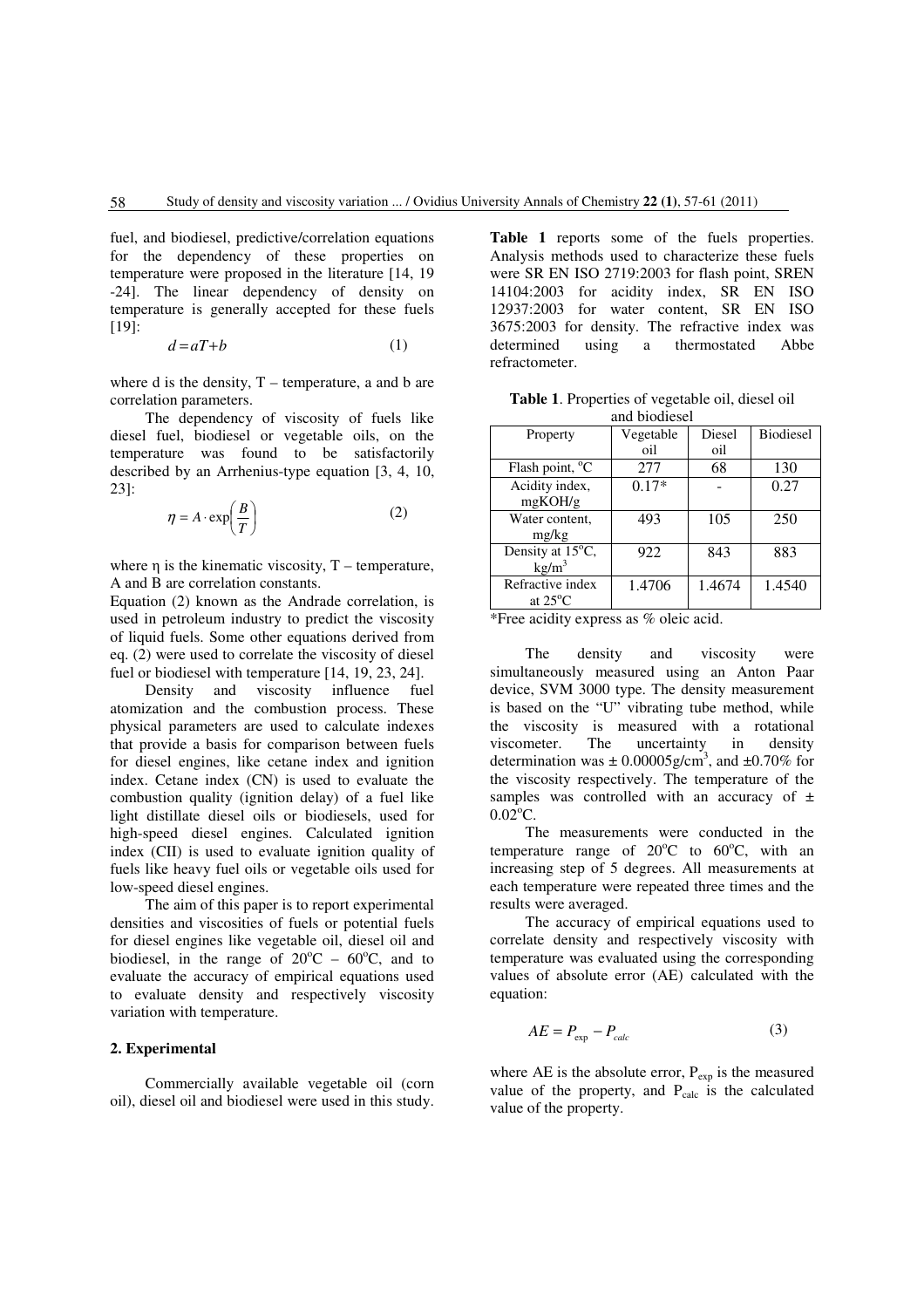## **3. Results and Discussions**

Experimental results of density measurements for the investigated fuels in the temperature range of  $20^{\circ}$ C to  $60^{\circ}$ C are shown in **Fig.1.** 



**Fig.1.** Density of vegetable oil, diesel oil and biodiesel as function of temperature

From Fig. 1 it can be observed a linear change in density with the increase of temperature for vegetable oil, diesel fuel and biodiesel, the density of these fuels decreasing with a similar rate.

At the same temperature, the vegetal oil has the greater density and the diesel oil, the smaller one. There is a difference of  $0.04$  g/cm<sup>3</sup> between the density of diesel fuel compared to biodiesel, and of biodiesel compared to vegetable oil respectively.

Viscosity data obtained for the vegetable oil, diesel oil and biodiesel as function of temperature is presented in **Fig. 2.**

It can be seen that the points representing experimental viscosity of vegetable oil stand apart. Diesel fuel and biodiesel have similar viscosities, while the viscosity of vegetable oil is clearly greater. The difference in viscosity between vegetable oil on one hand, and diesel fuel and biodiesel on the other hand, is reducing with the increase of temperature. It can be observed from Fig.2 that the dependency of viscosity on temperature is more marked in the case of vegetable oil compared to diesel fuel and biodiesel. There were similar variations in the viscosity of diesel fuel and biodiesel with temperature.



**Fig.2.** Viscosity versus temperature for vegetable oil, diesel fuel and biodiesel

Density experimental data obtained for the three investigated fuels were correlated by a linear equation (eq.1), and the correlation parameters were calculated using the least square regression analysis. The value of the correlation coefficients for the investigated fuels is reported in Table 2.

| calculation | <b>Table 2.</b> Correlation parameters for density |  |
|-------------|----------------------------------------------------|--|
|             |                                                    |  |

| Fuel             | Correlation       |        | Correlation |
|------------------|-------------------|--------|-------------|
|                  | parameters (eq.1) |        | coefficient |
|                  | а                 |        |             |
| Vegetable        | $-0.0007$         | 0.9387 |             |
| oil              |                   |        |             |
| Diesel fuel      | $-0.0007$         | 0.8939 |             |
| <b>Biodiesel</b> |                   | 0.8536 |             |

**Figure 3** presents the distribution of absolute error for vegetable oil, diesel fuel, and biodiesel density correlation, using eq.(1). As can be seen from **Fig.3**, the density of different fuels used for diesel engine can be estimated with a good accuracy using the same empirical equation. The estimation of the density using a linear correlation is very accurate in the case of diesel fuel and slightly underestimated in the case of biodiesel and respectively slightly overestimated in the case of vegetable oil. The difference between experimental and calculated density is slowly increasing with the increase of temperature.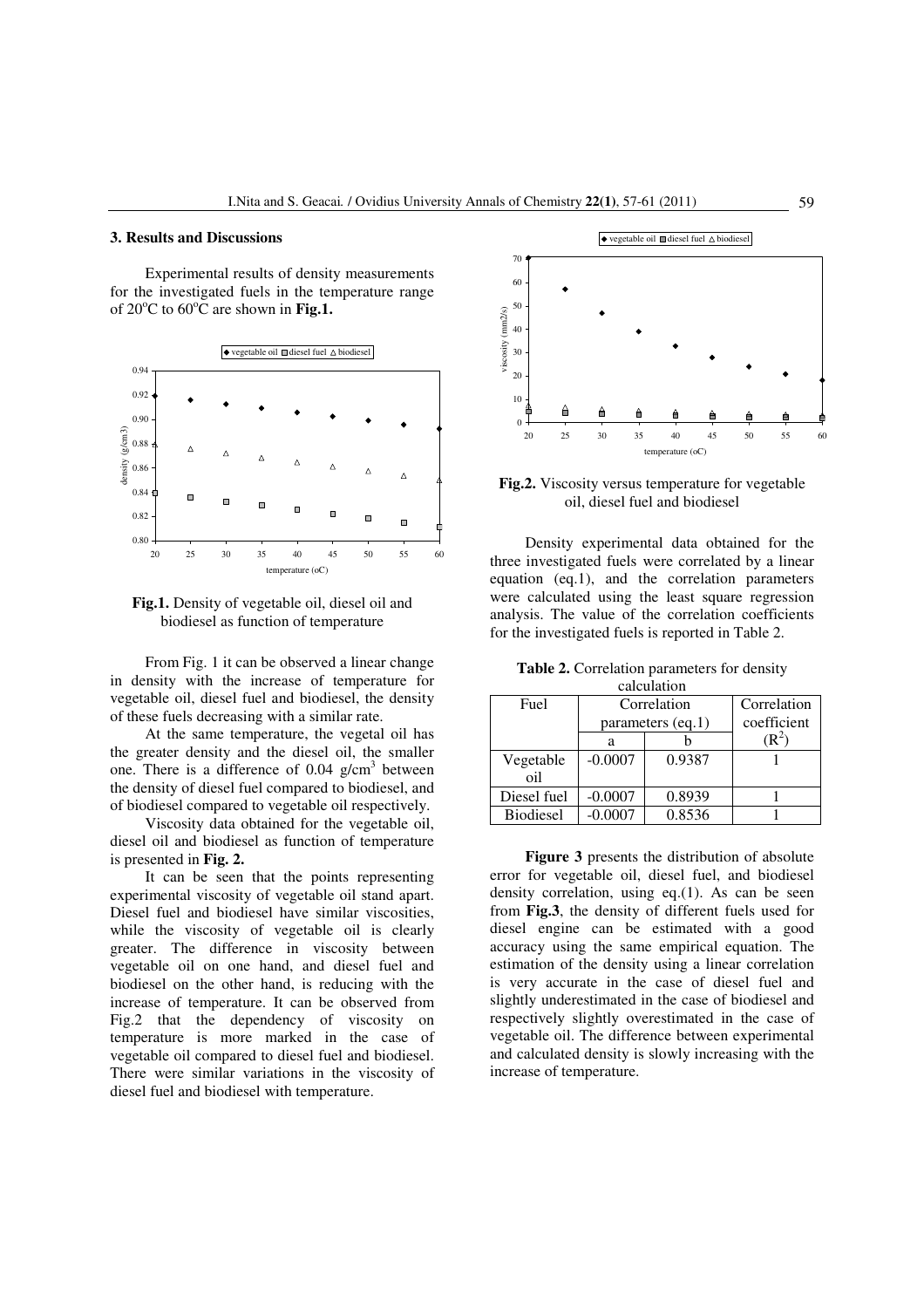

**Fig.3.** Absolute error distribution for vegetable oil, diesel fuel and biodiesel density correlations

The maximum absolute error occurs at the upper limit of the investigated range of temperature and is  $0.0020$  g/cm<sup>3</sup> in the case of biodiesel,  $0.0015$ g/cm<sup>3</sup> in the case of vegetable oil and 0.0002 g/cm<sup>3</sup> in the case of diesel fuel.

A greater accuracy in correlating the viscosity of the fuels investigated with temperature than eq.(2) offers, was obtained with a third-degree polynomial equation:

$$
\eta = eT^3 + fT^2 + gT + h \tag{4}
$$

where e, f, g, and h are correlation parameters.

The value of the correlation coefficients for viscosity calculation with eq. (4) for the investigated fuels and the corresponding correlation coefficients  $(R^2)$  are reported in **Table 3**.

**Table 3.** Correlation parameters for viscosity calculation

| <b>Calculation</b>                                                                                   |                               |        |           |         |                  |  |  |
|------------------------------------------------------------------------------------------------------|-------------------------------|--------|-----------|---------|------------------|--|--|
| Fuel                                                                                                 | Correlation parameters (eq.5) |        |           |         | $\mathbf{R}^2 *$ |  |  |
|                                                                                                      | e                             |        |           | n       |                  |  |  |
| Vegeta-                                                                                              | $-5x10^{-4}$                  | 0.0946 | $-6.0350$ | 157.670 | 0.9999           |  |  |
| ble oil                                                                                              |                               |        |           |         |                  |  |  |
| Diesel                                                                                               | $-1x10^{-4}$                  | 0.0029 | $-0.2195$ | 8.159   | 1.0000           |  |  |
| fuel                                                                                                 |                               |        |           |         |                  |  |  |
| <b>Biodiesel</b>                                                                                     | $-2x10^{-4}$                  | 0.0045 | $-0.3440$ | 12.562  | 1.0000           |  |  |
| $*$ $\alpha$ - $\alpha$ - $\alpha$ - $\alpha$ - $\alpha$ - $\alpha$ - $\alpha$ - $\alpha$ - $\alpha$ |                               |        |           |         |                  |  |  |

\*Correlation coefficient

The distribution of absolute error for vegetable oil, diesel fuel and biodiesel viscosity calculation using eq. (4) is presented in fig.(4). The estimation of the viscosity of fuels used for diesel engine using a parabolic empirical equation has different accuracy, depending on the type of the fuel and on the temperature.

The accuracy of viscosity prediction is relatively good for a relatively low range of temperature variation, near the ambient temperature. The estimation of the viscosity using a parabolic correlation has a good accuracy in the case of diesel fuel and biodiesel. The absolute error of diesel fuel and biodiesel viscosity prediction is slightly increasing with the increase of temperature.



**Fig.4.** Absolute error distribution for vegetable oil, diesel fuel and biodiesel viscosity correlations

The accuracy of vegetable oil viscosity estimation using eq.(4) is relatively good for ambient temperature, but the error is rapidly increasing with temperature increasing. The absolute error of viscosity predicted using eq.(4) at  $60^{\circ}$ C is -0.6926 mm<sup>2</sup>/s in the case of biodiesel, -1.1804  $mm^2/s$  in the case of diesel fuel and -10.0190 mm<sup>2</sup>/s in the case of vegetable oil.

On the best of our knowledge, this evaluation of some important properties (density and viscosity) dependency on temperature for fuels used for diesel engine, using the same predictive equations, was not presented in the literature. The experimental data presented in this study are in accordance with data presented in the literature [14, 19, 23-26]. Other empirical equations for viscosity estimation with improved accuracy at different temperatures could be proposed in the future.